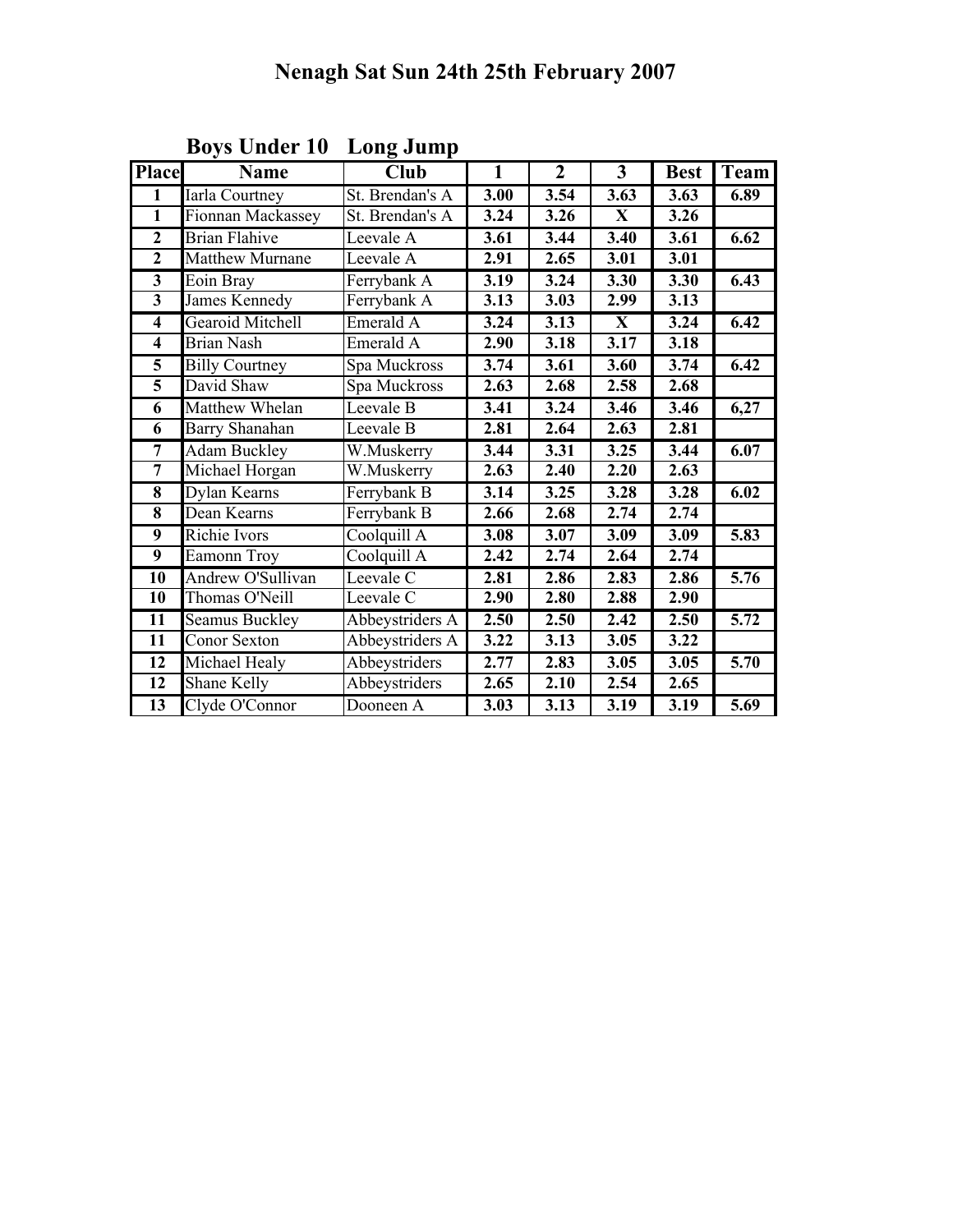| 13 | Michael Bateman             | Dooneen A       | 2.50 | 2.39 | X    | 2.50 |      |
|----|-----------------------------|-----------------|------|------|------|------|------|
| 14 | Eric Leen                   | St. Brendan's B | 2.71 | 2.58 | 2.47 | 2.71 | 5.58 |
| 14 | Jesse S. Lacey              | St. Brendan's B | 2.86 | X    | 2.87 | 2.87 |      |
| 15 | $\overline{C}$ ian Donnelly | Marian A        | 2.51 | 2.37 | 2.29 | 2.51 | 5.50 |
| 15 | Ronan Garvey                | Marian A        | 2.99 | 2.16 | 2.55 | 2.99 |      |
| 16 | Craig Harrison              | Emerald B       | 2.73 | 2.90 | 2.94 | 2.94 | 5.31 |
| 16 | Joseph Laffin               | Emerald B       | 2.37 | 2.24 | 2.13 | 2.37 |      |
| 17 | Kevin Hartigan              | Marian B        | 2.34 | 2.44 | 2.51 | 2.51 | 5.27 |
| 17 | Marc McAuliffe              | Marian B        | 2.74 | 2.76 | 2.70 | 2.76 |      |
| 18 | Cian Cusack                 | Dooneen B       | 2.61 | 1.95 | 1.95 | 2.61 | 4.53 |
| 18 | Stephen Coughlan            | Dooneen B       | 1.87 | 1.92 | 1.83 | 1.92 |      |
| 19 | Owen O'Sullivan             | St. Brendan's C | 1.72 | 1.42 | 1.72 | 1.72 | 3.89 |
| 19 | Eoghan Costello             | St. Brendan's C | 2.09 | 2.17 | 2.00 | 2.17 |      |
|    | Eoin Troy                   | Coolquill B     | 3.00 | 2.72 | 2.84 | 3.00 |      |
|    | <b>Mark Collins</b>         | Coolquill B     |      |      |      |      |      |

## Nenagh Sat Sun 24th 25th February 2007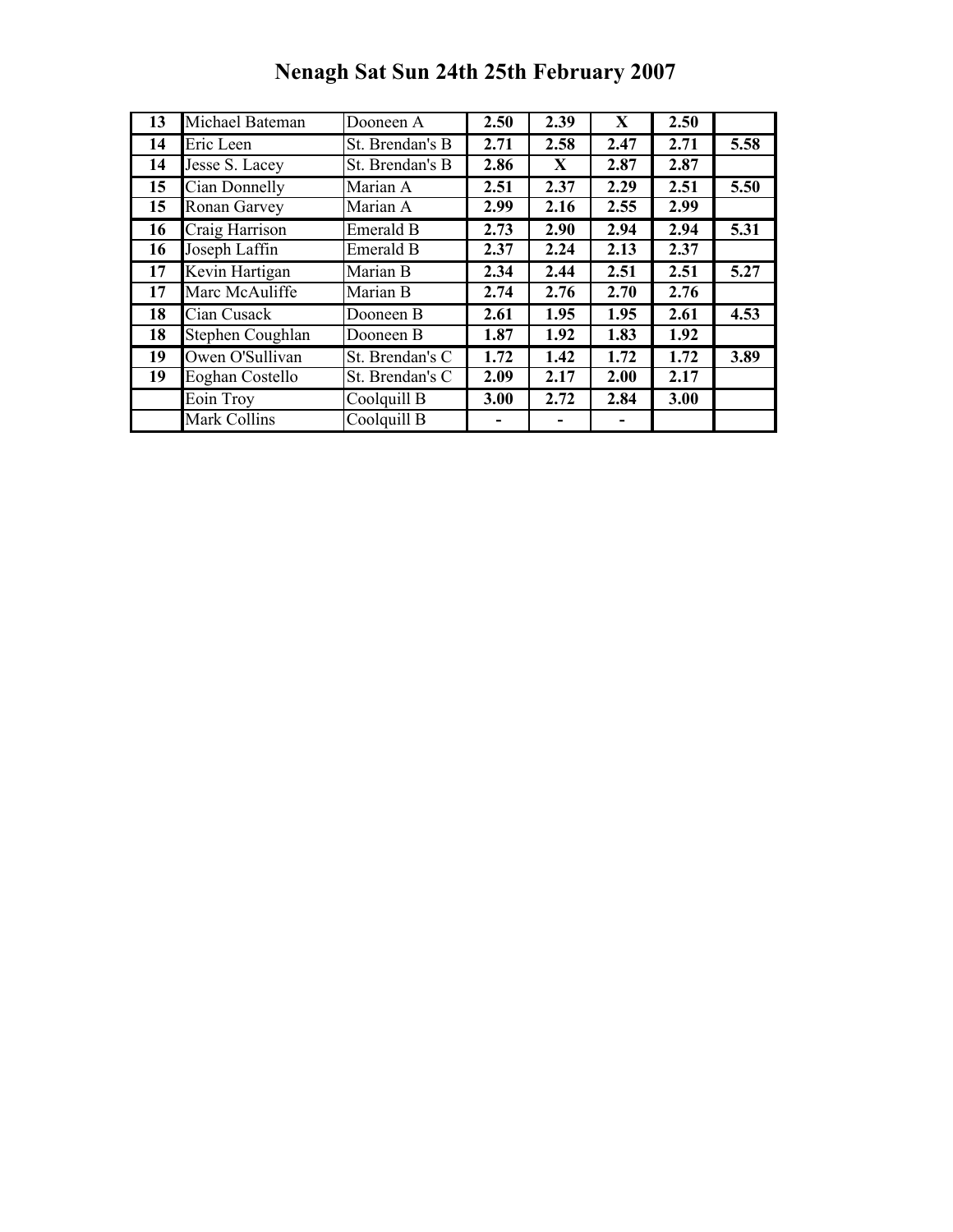| <b>Place</b>            | Name                    | <b>Club</b>     | $\overline{1}$ | $\overline{2}$ | $\overline{\mathbf{3}}$ | <b>Best</b> | Team              |
|-------------------------|-------------------------|-----------------|----------------|----------------|-------------------------|-------------|-------------------|
| 1                       | Gary O'Sullivan         | W.Muskerry A    | X              | 2.98           | 3.13                    | 3.13        | 6.87              |
| $\mathbf{1}$            | Kevin O'Dwyer           | W.Muskerry A    | 3.74           | 3.34           | 3.72                    | 3.74        |                   |
| $\overline{2}$          | Paraic McNamara         | Marian A        | 3.51           | 3.52           | 3.66                    | 3.66        | 6.78              |
| $\overline{2}$          | Michael McDermott       | Marian A        | $\mathbf{X}$   | 3.02           | 3.12                    | 3.12        |                   |
| 3                       | Shane Lowth             | St. Brendan's A | 2.64           | 2.88           | 3.00                    | 3.00        | 6.36              |
| $\overline{\mathbf{3}}$ | Jimmy Shanahan          | St. Brendan's A | 3.22           | 3.36           | 3.27                    | 3.36        |                   |
| $\overline{\bf{4}}$     | Sean Murphy             | Leevale         | 2.85           | 2.30           | 2.73                    | 2.85        | 5.59              |
| $\overline{\mathbf{4}}$ | Conor Cahalane          | Leevale         | 2.74           | 2.55           | 2.63                    | 2.74        |                   |
| $\overline{\mathbf{5}}$ | Tom Deasy               | Belgooly        | 2.93           | 2.68           | 2.76                    | 2.93        | 5.55              |
| $\overline{\mathbf{5}}$ | Cian Sipek              | Belgooly        | 2.62           | 2.62           |                         | 2.62        |                   |
| 6                       | William Twumasi         | Marian B        | 3.02           | $\mathbf X$    | 3.12                    | 3.12        | 5.51              |
| 6                       | Jack Heaslip            | Marian B        | $\mathbf{X}$   | $\mathbf X$    | 2.39                    | 2.39        |                   |
| $\overline{7}$          | Eoin Browne             | Ferrybank B     | $\mathbf{X}$   | $\mathbf{X}$   | 2.85                    | 2.85        | 5.39              |
| $\overline{7}$          | Niall Murphy            | Ferrybank B     | 2.33           | 2.54           | 2.16                    | 2.54        |                   |
| 8                       | <b>Glen Dickenson</b>   | Dooneen C       | 2.33           | 2.36           | 2.44                    | 2.44        | 5.33              |
| 8                       | Alan Corby              | Dooneen C       | 2.88           | 2.86           | 2.89                    | 2.89        |                   |
| $\overline{9}$          | Darragh Crimmins        | Marian C        | 2.66           | 2.88           | 2.81                    | 2.88        | $\overline{5.33}$ |
| $\overline{9}$          | Ronan Barry             | Marian C        | $\mathbf{X}$   | 2.35           | 2.45                    | 2.45        |                   |
| 10                      | Jack Lyons              | Dooneen D       | 2.46           | 2.44           | 2.23                    | 2.46        | 5.24              |
| 10                      | Luke O'Connell          | Dooneen D       | $\mathbf{X}$   | 2.78           | 2.61                    | 2.78        |                   |
| 11                      | Thomas Dwyer            | St. Brendan's B | $\mathbf X$    | 2.65           | 2.76                    | 2.76        | 5.13              |
| 11                      | <b>Gearoid Slattery</b> | St. Brendan's B | 2.37           | 2.18           | 1.87                    | 2.37        |                   |
| 12                      | Tiernan Lavin Burke     | Dooneen E       | 2.08           | 1.80           | 2.04                    | 2.08        | 5.04              |
| 12                      | Padraig O'Connor        | Dooneen E       | 2.96           | 2.74           | 2.34                    | 2.96        |                   |
| 13                      | Cillian Burke           | Kilmihil        | X              | 1.78           | 1.76                    | 1.78        | 5.00              |
| 13                      | Pearse Lillis           | Kilmihil        | 2.64           | 2.20           | 3.22                    | 3.22        |                   |
| $\overline{14}$         | Paul Ryan               | Nenagh Oly.A    | 1.90           | 2.05           | 2.09                    | 2.09        | 4.75              |
| 14                      | <b>Aaron Duggan</b>     | Nenagh Oly.A    | 2.66           | 2.40           | 2.62                    | 2.66        |                   |
| 15                      | Padraig Maguire         | W.Muskerry B    | X              | 2.32           | 2.70                    | 2.70        | 4.64              |
| 15                      | Paul O'Farrell          | W.Muskerry B    | $\mathbf X$    | 1.87           | 1.94                    | 1.94        |                   |
| 16                      | Joshua Sayers           | Dooneen F       | X              | 2.52           | 2.25                    | 2.52        | 4.56              |
| $\overline{16}$         | Paul Costello           | Dooneen F       | $\mathbf X$    | 2.04           | 2.01                    | 2.04        |                   |
| 17                      | Joseph Carmody          | Marian D        | 1.91           | X              | 1.34                    | 1.91        | 4.54              |
| 17                      | Fiachra Cooney          | Marian D        | 2.61           | 2.63           | 2.44                    | 2.63        |                   |
| 18                      | John Keating            | F. McSweeney B  | 2.17           | 2.15           | $\mathbf{X}$            | 2.17        | 4.12              |
| 18                      | Ryan Gould              | F. McSweeney B  | 1.95           | 1.81           | 1.88                    | 1.95        |                   |
| 19                      | Killian Holmes          | F. McSweeney A  | 1.79           | 2.19           | 2.01                    | 2.19        | 3.72              |
| 19                      | Padraig Dennehy         | F. McSweeney A  | 1.13           | 1.53           | 1.32                    | 1.53        |                   |
|                         | Killian Jones           | Ferrybank A     | 2.59           | 2.51           | $\mathbf{X}$            | 2.59        |                   |
|                         | Sean Kelly              | Ferrybank A     | $\blacksquare$ | $\blacksquare$ | $\blacksquare$          |             |                   |
|                         | Killian Cullagh         | Nenagh Oly.B    | X              | X              | $\mathbf{X}$            | X           |                   |
|                         | John O'Connor           | Nenagh Oly.B    | $\mathbf{X}$   | 2.58           | 2.72                    | 2.72        |                   |
|                         | <b>Emmet Moran</b>      | Borrisokane     | X              | $\mathbf{X}$   | X                       |             |                   |

Boys Under 11 Long Jump